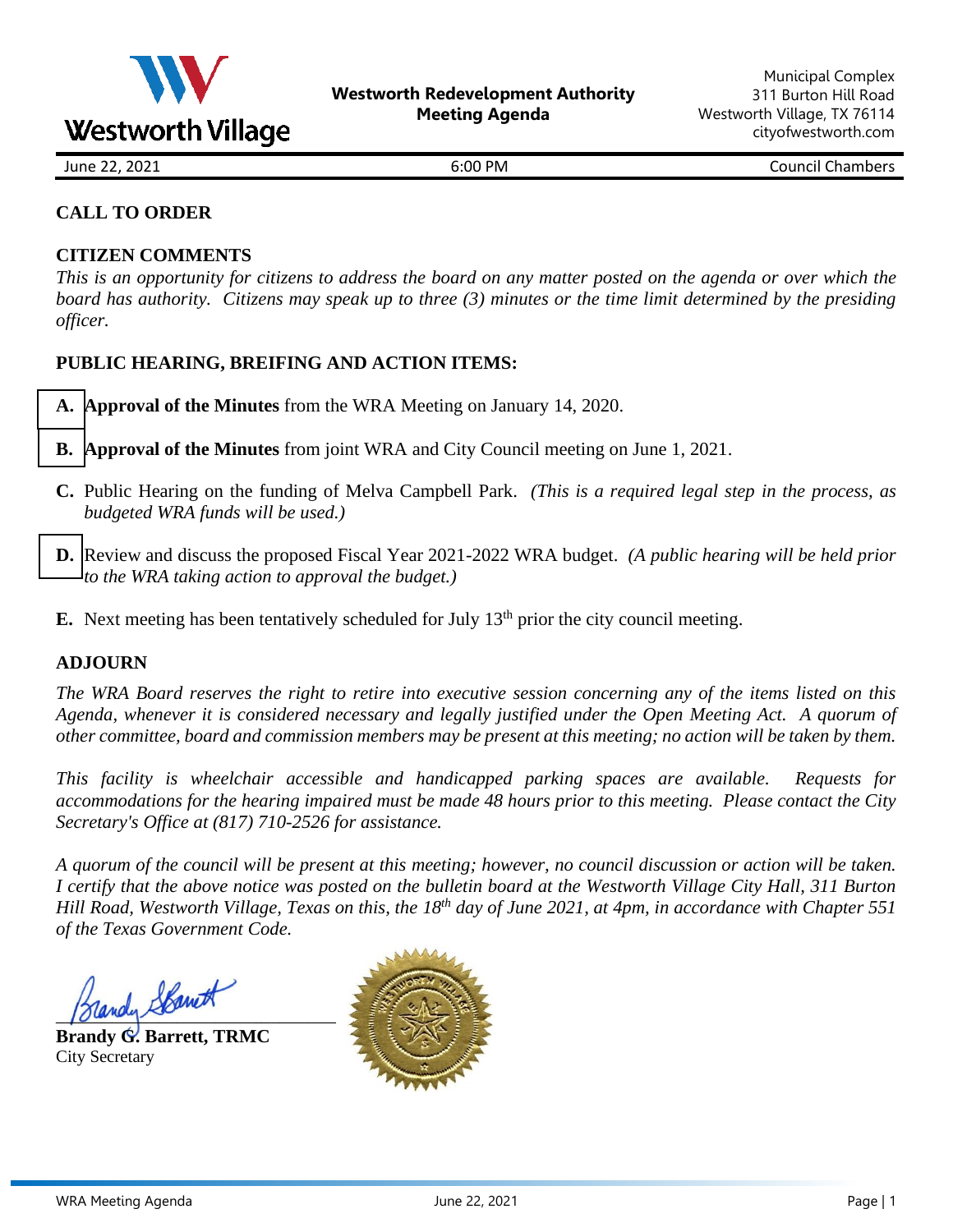<span id="page-1-0"></span>

#### **Westworth Redevelopment Authority Meeting Minutes**

Municipal Complex 311 Burton Hill Road Westworth Village, TX 76114 cityofwestworth.com

| Tuesday, January 14, 2020 |                       | 6:00 PM                       | <b>Council Chambers</b> |  |  |
|---------------------------|-----------------------|-------------------------------|-------------------------|--|--|
| <b>ATTENDEES:</b>         | Vice-President        | <b>Tiffany Aller</b>          |                         |  |  |
|                           | <b>Board Member</b>   | Christina Cowden              |                         |  |  |
|                           | <b>Board Member</b>   | Melissa Huffman               |                         |  |  |
|                           | <b>Board Member</b>   | Melva Campbell                |                         |  |  |
|                           | <b>Board Member</b>   | Rosa Mendez                   |                         |  |  |
|                           | <b>Board Member</b>   | Barbara Deakins *arrived late |                         |  |  |
|                           | City Administrator    | <b>Sterling Naron</b>         |                         |  |  |
|                           | <b>City Secretary</b> | <b>Brandy Barrett</b>         |                         |  |  |
|                           | Mayor                 | <b>Kelly Jones</b>            |                         |  |  |
|                           | Police Chief          | <b>Kevin Reaves</b>           |                         |  |  |
| <b>ABSENT:</b>            | <b>Board Member</b>   | <b>John Davies</b>            |                         |  |  |

## **CALLED TO ORDER at 6:00pm by Vice President Aller.**

#### **CITIZEN COMMENTS:**

• No citizen comments were made.

## **ACTION ITEMS**

- **A.** Approval of the minutes from the WRA Meeting on September 3, 2019. **MOTION to approve the minutes of the September 3, 2019 meeting.**
	- **MADE BY** Rosa Mendez. **SECOND:** Christina Cowden.
	- **Motion passed;** by a vote of 5 Ayes and 0 Nays.

#### **EXECUTIVE SESSION**

#### **Vice President Aller convened in closed executive session, at 6:01pm to deliberate the following items:**

*\*Board member Deakins arrived at 6:08pm.*

**A.** Consultation with attorney pursuant to Texas Government Code Section 551.071. Deliberation of a possible ground lease agreement.

#### **The Board re-convened in Regular Session at 6:39pm, no action was taken in Executive Session.**

**B.** Next meeting will be scheduled as needed.

## **ADJOURNED at 6:40pm by Vice President Aller.**

## **MINUTES APPROVED BY:**

on this, the  $14<sup>th</sup>$  day of July 2020.

**Melissa Huffman, President**

## **SIGNATURE ATTESTED BY:**

\_\_\_\_\_\_\_\_\_\_\_\_\_\_\_\_\_\_\_\_\_\_\_\_\_\_\_\_\_\_\_\_\_\_\_\_ **Brandy G. Barrett, TRMC** City Secretary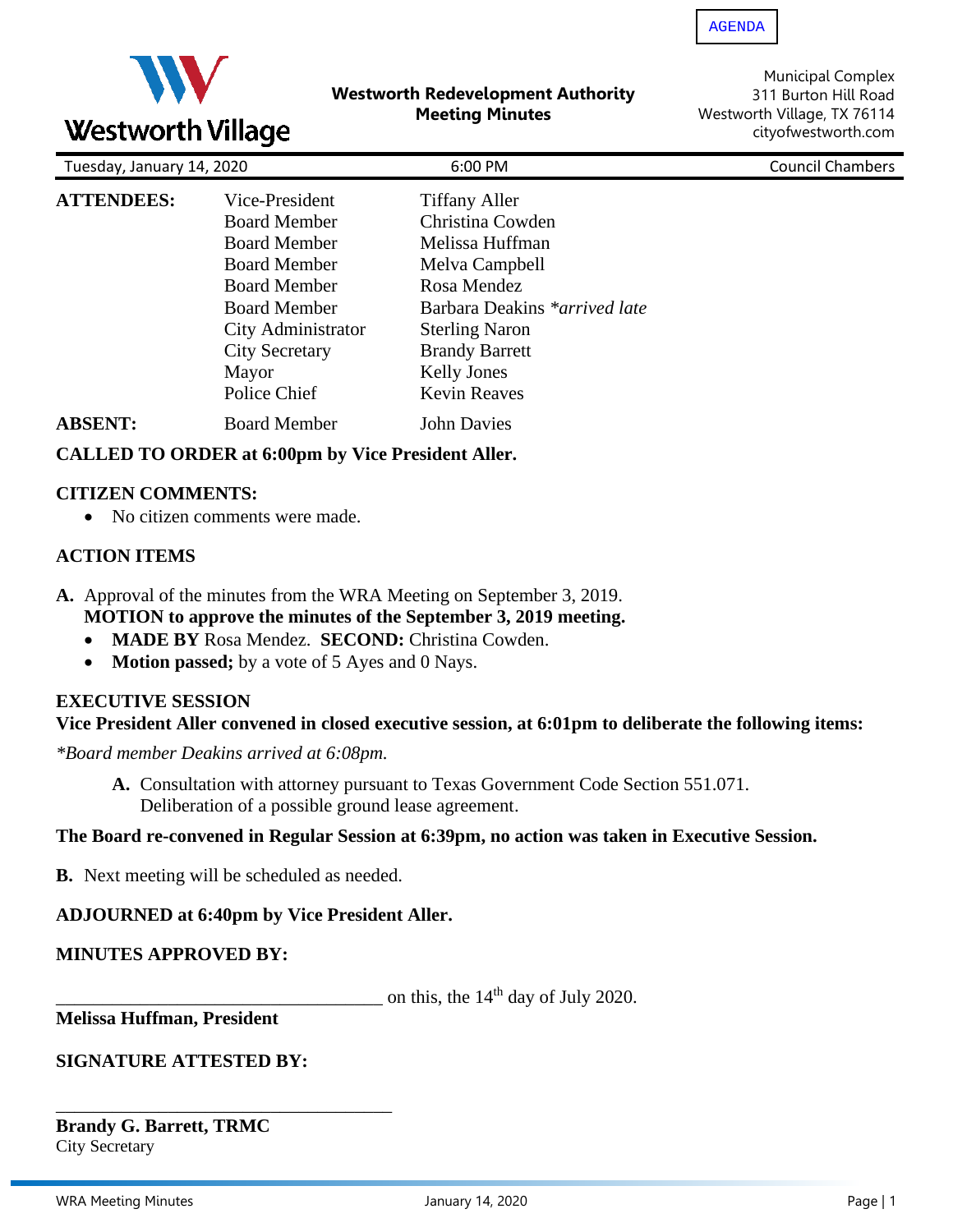<span id="page-2-0"></span>

# **Joint WRA and City Council Special Session Meeting Minutes**

[AGENDA](#page-0-0)

Municipal Complex 311 Burton Hill Road Westworth Village, TX 76114 cityofwestworth.com

June 1, 2021 7:00 PM Council Chambers

| <b>ATTENDEES:</b> | Mayor                               | L. Kelly Jones                                    |
|-------------------|-------------------------------------|---------------------------------------------------|
|                   | Council Member                      | Phillip Poole (via video conference from Montana) |
|                   | Council Member & WRA Board Member   | Brian Libbey                                      |
|                   | Council Member & WRA Vice President | Michael Dingman                                   |
|                   | Council Member & WRA Board Member   | Abraham Elizondo                                  |
|                   | Council Member & WRA Board Member   | Halden Griffith                                   |
|                   | <b>WRA Board President</b>          | Melissa Huffman                                   |
|                   | <b>WRA Board Treasurer</b>          | Melva Campbell                                    |
|                   | <b>WRA Board Secretary</b>          | <b>Tiffany Aller</b>                              |
|                   | <b>City Secretary</b>               | <b>Brandy Barrett</b>                             |
|                   | City Administrator & WRA Exec. Dir. | Mike Murray                                       |
|                   | Police Chief                        | <b>Kevin Reaves</b>                               |

## **ABSENT:**

## **CALL TO ORDER by Mayor Jones at 7:00pm**

**INVOCATION** was given by Brian Libbey.

## **PLEDGE OF ALLEGIANCE** was led by Mayor Jones.

#### **Citizen Comments:**

• Dore Hendrix (5809 Tracyne Dr)

## **COUNCIL ACTION:**

**A.** Discuss and take action **to appoint councilman Halden Griffith to the WRA to complete the remaining term of former councilwoman Dore Hendrix.** *(Ms. Hendrix resigned her position effective May 19, 2021, her term was set to end this September.)*

**DISCUSSION:**

Mayor Jones addressed the concerns raised by Ms. Hendrix regarding the wording of the agenda to name her successor on council as her replacement on the WRA.

#### **MOTION to appoint Halden Griffith the to the WRA board to complete the remaining term of Dore Hendrix.**

- **MADE BY:** Michael Dingman. **SECOND:** Phillip Poole.
- **Motion passed** by a vote of 4 Ayes and 1 Nays (Brian Libbey).

# **WRA Action:**

- **B.** Discuss and take action **to elect a president. MOTION to elect Melissa Huffman as president.**
	- **MADE BY:** Tiffany Aller. **SECOND:** Melva Campbell.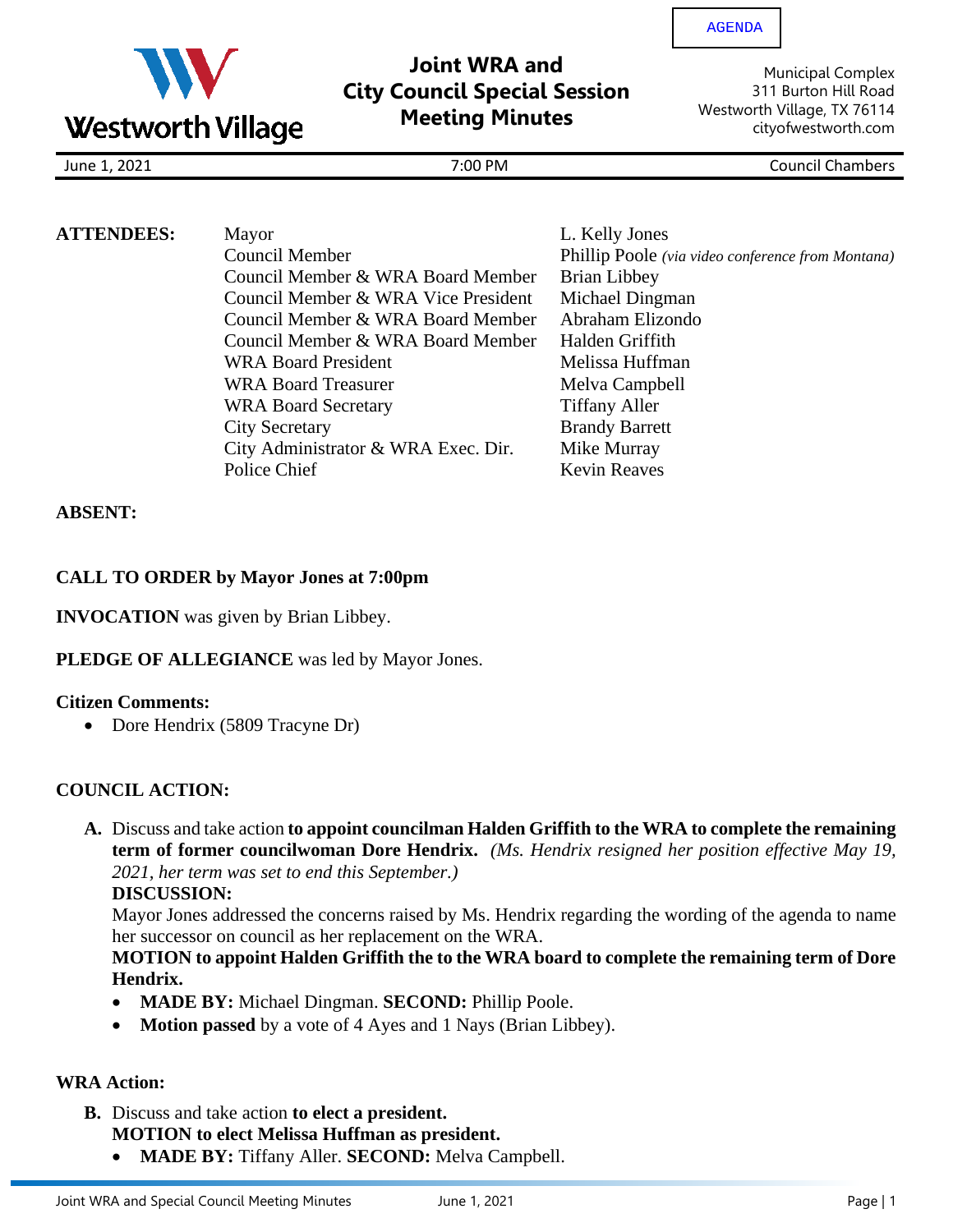**DISCUSSION:** Mayor Jones asked if Ms. Huffman preferred to be on the WRA or on the Long Range Planning Commission as he planned to recommend her for the Long Range Planning committee. Ms. Huffman accepted the nomination as President of the WRA. Mr. Libbey questioned why they didn't nominate Michael Dingman and elect a councilmember to the position, like the other committees.

• **Motion passed** by a vote of 6 Ayes and 1 Nays (Brian Libbey).

*Mayor Jones turned the WRA portion of the meeting over to President Huffman.*

- **C.** Discuss and take action **to elect a vice president.**
	- **MOTION to elect Michael Dingman as vice president.**
	- **MADE BY:** Abe Elizondo. **SECOND:** Brian Libbey.
	- **Motion passed** by a vote of 7 Ayes and 0 Nays.
- **D.** Discuss and take action **to elect a secretary. MOTION to elect Tiffany Aller as secretary.**
	- **MADE BY:** Michael Dingman. **SECOND:** Melissa Huffman.
	- **Motion passed** by a vote of 7 Ayes and 0 Nays.
- **E.** Discuss and take action **to elect a treasurer. MOTION to elect Melva Campbell as treasurer.**
	- **MADE BY:** Abe Elizondo. **SECOND:** Michael Dingman.
	- **Motion passed** by a vote of 7 Ayes and 0 Nays.

#### **EXECUTIVE SESSION:**

#### **Mayor Jones & President Huffman convened in joint closed executive session at 7:13 to deliberate the following items:**

**A.** Consultation with WRA Attorney pursuant to Texas Government Code Section 551.072. Receive legal advice and discuss a proposal regarding leasing real property owned by the WRA.

#### **Mayor Jones & President Huffman reconvened in regular session at 8:57pm and the following action was taken as a result of executive session consultation.**

#### **WRA Action:**

**F. MOTION to authorize President Huffman and Mayor Jones to sign a Letter of Intent for a longterm ground lease at Hawks Creek Golf Course.**

• **MADE BY:** Tiffany Aller. **SECOND:** Melva Campbell. **DISCUSSION:**

Abe Elizondo wanted it noted on the record that he supports the plan but is opposed tearing down the clubhouse.

• **Motion passed** by a vote of 7 Ayes and 0 Nays.

#### **Council Action:**

- **G. MOTION to authorize Mayor Jones and WRA President Huffman to sign a Letter of Intent for a long-term ground lease at Hawks Creek Golf Course.**
	- **MADE BY:** Tiffany Aller. **SECOND:** Melva Campbell.
	- **Motion passed** by a vote of 5 Ayes and 0 Nays.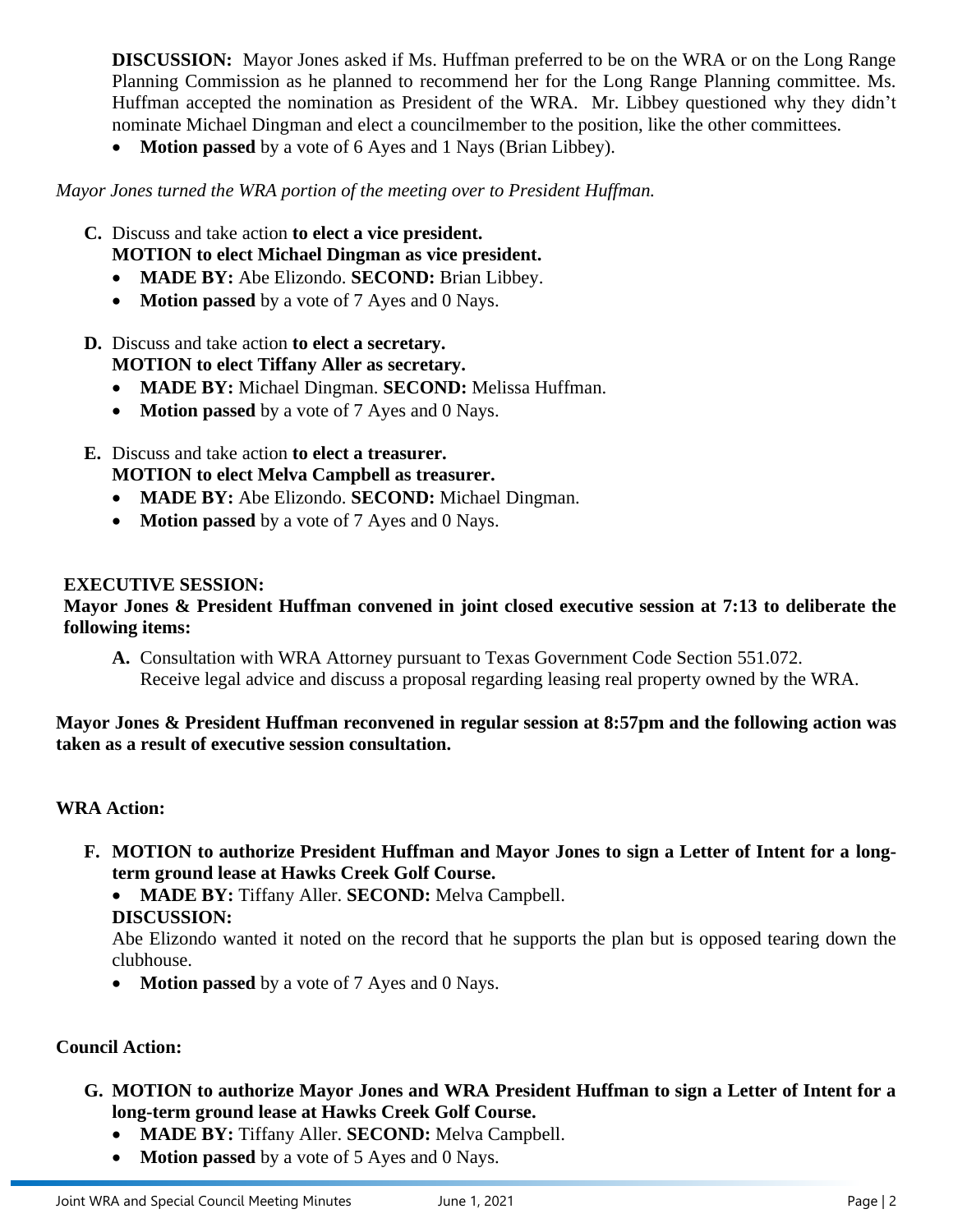**The meeting was adjourned at 9:01pm by Mayor Jones.**

#### **MINUTES APPROVED BY:**

\_\_\_\_\_\_\_\_\_\_\_\_\_\_\_\_\_\_\_\_\_\_\_\_\_\_\_\_\_\_\_\_\_\_\_\_

**L. Kelly Jones, Mayor**

**SIGNATURE ATTESTED BY:**

**\_\_\_\_\_\_\_\_\_\_\_\_\_\_\_\_\_\_\_\_\_\_\_\_\_\_\_\_\_**

**Brandy G. Barrett, TRMC** City Secretary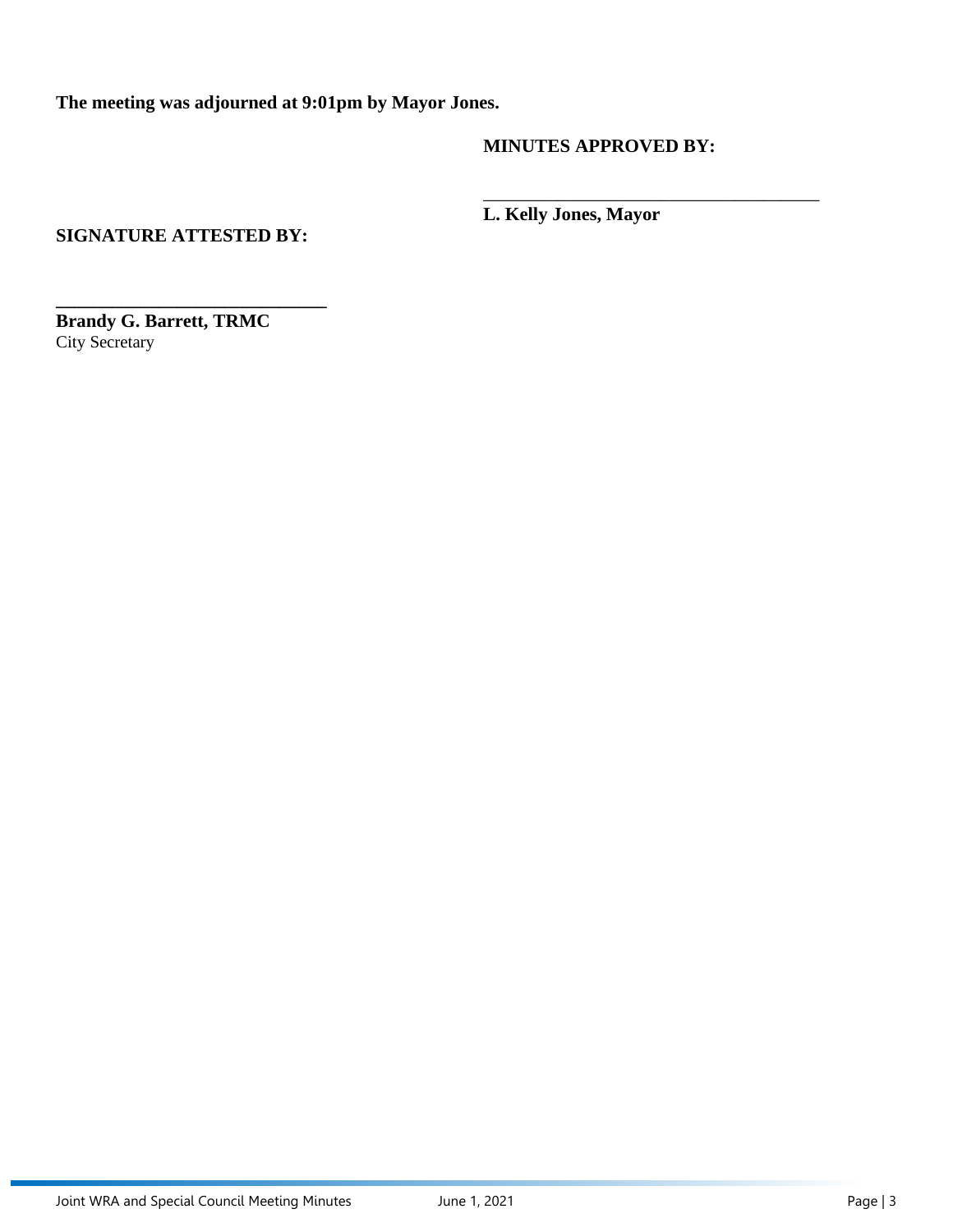**The meeting was adjourned at 9:01pm by President Huffman.**

**MINUTES APPROVED BY:**

**Melissa Huffman, President**

\_\_\_\_\_\_\_\_\_\_\_\_\_\_\_\_\_\_\_\_\_\_\_\_\_\_\_\_\_\_\_\_\_\_\_\_

## **SIGNATURE ATTESTED BY:**

**\_\_\_\_\_\_\_\_\_\_\_\_\_\_\_\_\_\_\_\_\_\_\_\_\_\_\_\_\_ Brandy G. Barrett, TRMC** City Secretary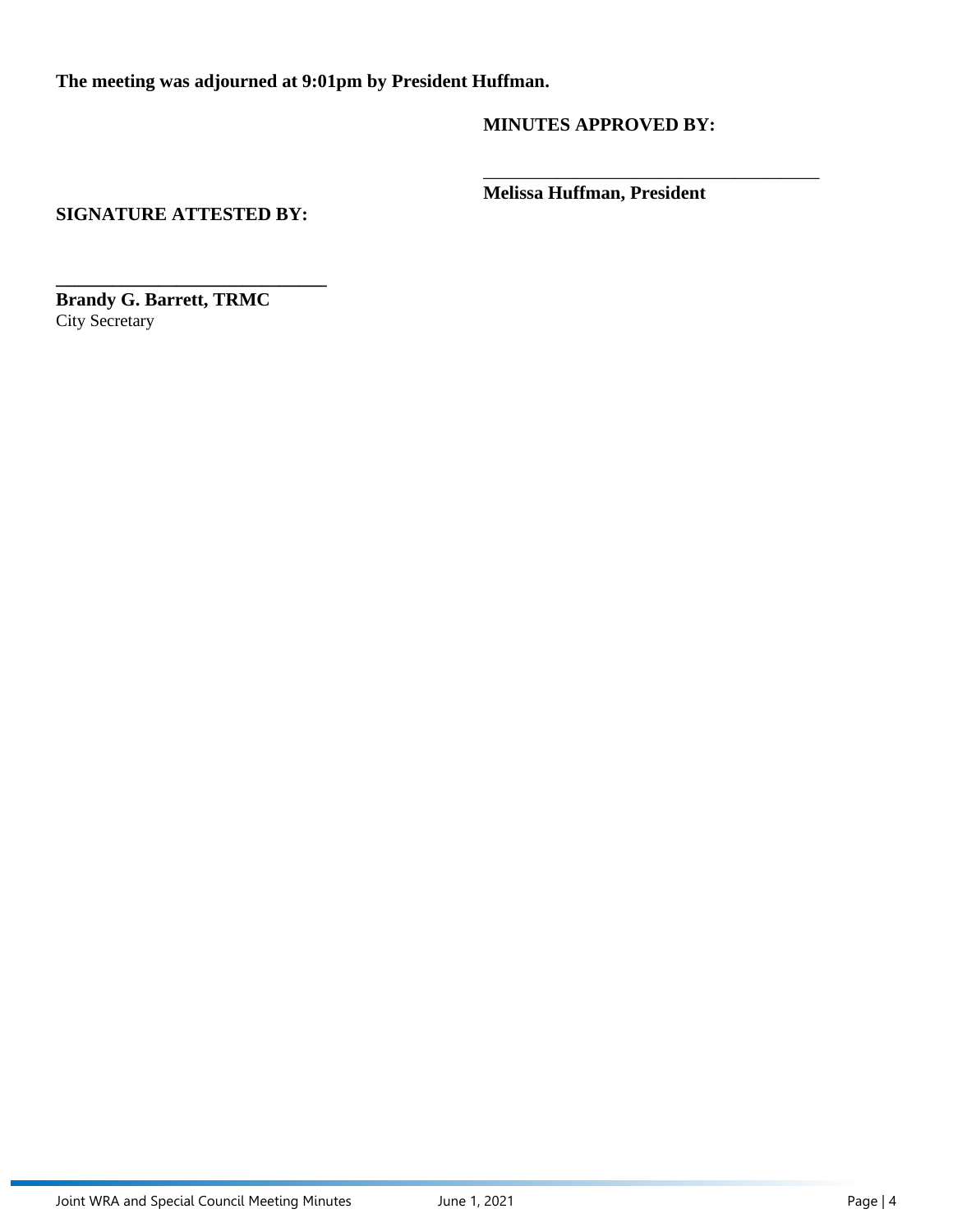<span id="page-6-0"></span>

# **Staff Report Proposed WRA Budget**

Municipal Complex 311 Burton Hill Road Westworth Village, TX 76114 cityofwestworth.com

June 22, 2021 Council Chambers

# **WRA FUND:**

Economic Development (Westworth Redevelopment Authority) is funded by a ¼ cent citizen-authorized sales tax. Expenses are restricted, but this account typically covers golf course deficits, parks/landscape, and administration. This includes payroll for 1 and 1/2 full-time positions, minor vehicle and equipment needs, mowing of the medians, trails, alleyways, and various city common areas. Payroll includes a 3% cost of living adjustment, 12.49% TMRS rate, and \$725/month city paid insurance benefit.

## **Staff Recommendation:**

No action is recommended on this discussion item.

## **Prior Action:**

None

# **Background Information/Analysis:**

The proposed FY22 WRA Budget revenues are proposed to exceed expenses by \$11,089, and any year end excess funds will be placed into WRA reserves.

Revenue:

- Sales taxes have been project to increase by 8.6%. Calculations have been projected based on the actual and anticipated current fiscal year sales tax revenues. \$326,011
- A transfer of \$450,000 from the WRA reserve funds for the second half of the city-wide park project.
- Melva Campbell park donations have also been included.

Expenses:

- Salary and benefits for 1.5 FTEs, which include the city-wide cost of living increase of 3% along with 12.49% TMRS rate and \$725/month paid insurance per employee.
- Equipment: mowers, saws, trimmers, weed eaters, etc. and any specialty repair tools that may be needed
- Funding for building parks and trails landscape, maintenance, and mowing.
- New line item, removed "transfer" to city general fund, invoices to define the expenses will be sent to WRA for the salary and storage space line items, creating a clearer budget of expenses.
- Equipment rental was increased, as the delivery of park equipment requires items the PW staff does not own.
- Legal, engineering, and permitting fees are for a potential project at the golf course. These funds will not be spent if the project fails before it is presented for approval.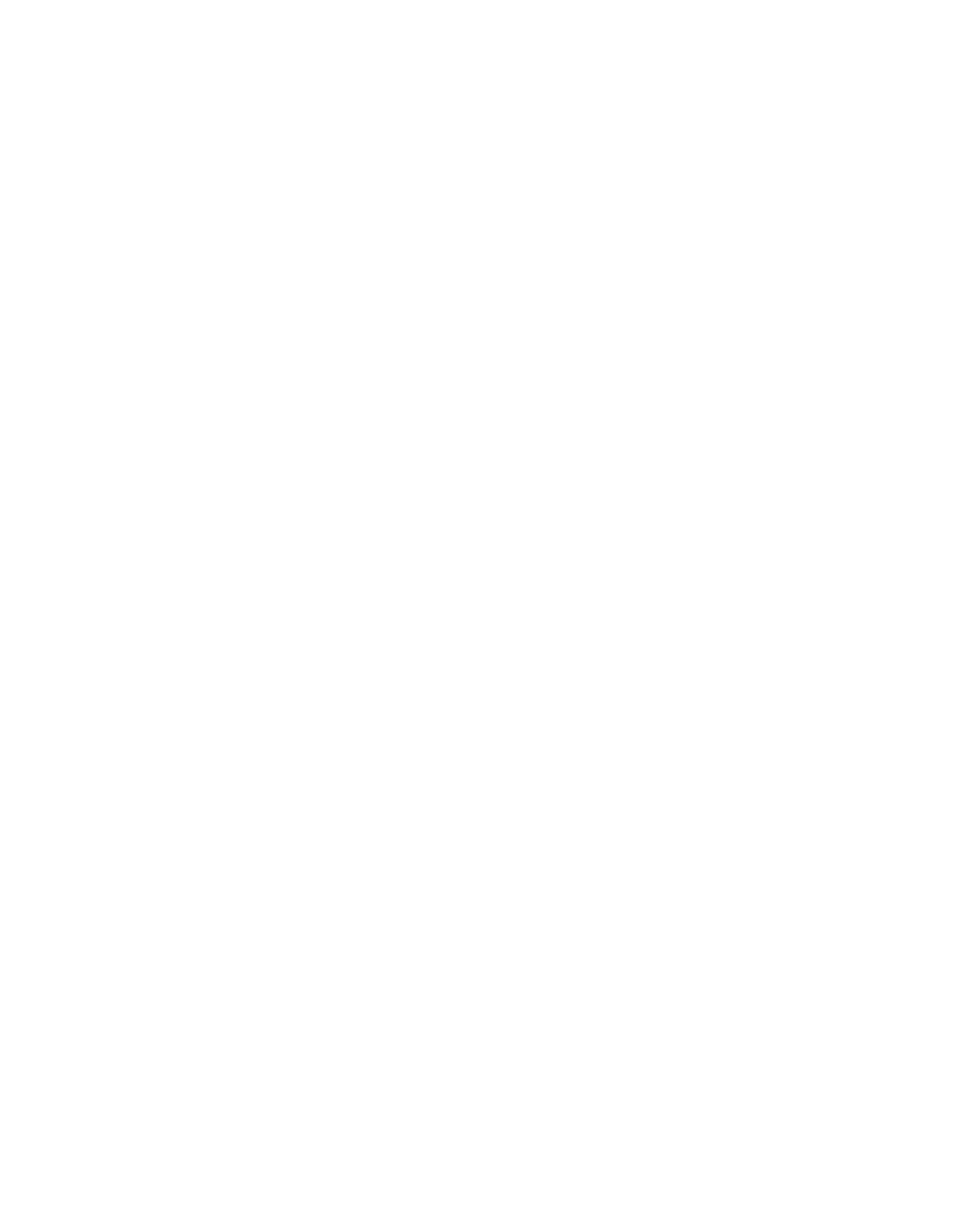#### **CITY OF WESTWORTH VILLAGE**

|  |  | FY 2020-2021 BUDGET DETAIL |  |
|--|--|----------------------------|--|
|--|--|----------------------------|--|

| <b>ACCT</b>              |                                    | <b>Actual</b><br>2018 | Actual<br>2019                                            | <b>PENDING</b><br><b>Actual</b><br>2020 |      | Adopted<br>2021       |      | <b>PENDING</b><br>Projected<br>2021 | Proposed<br>2022 | <b>NOTES:</b>                                      |
|--------------------------|------------------------------------|-----------------------|-----------------------------------------------------------|-----------------------------------------|------|-----------------------|------|-------------------------------------|------------------|----------------------------------------------------|
|                          |                                    |                       | Economic Development Sales Tax Fund (WRA) Revenue         |                                         |      |                       |      |                                     |                  |                                                    |
|                          | <b>Sales Tax</b>                   |                       |                                                           |                                         |      |                       |      |                                     |                  |                                                    |
| 08-500-520010            | WRA Sales Tax                      | \$<br>264,107 \$      | 297,520 \$                                                | 284,435 \$                              |      | $300,310$ \$          |      | 300,310                             |                  | 326166 8.6% increase in sales tax revenue          |
|                          | <b>Total Sales Tax</b>             | \$<br>264,107 \$      | 297,520 \$                                                | 284,435                                 | \$   | $300,310$ \$          |      | $300,310$ \$                        | 326,166          |                                                    |
|                          | <b>Additional Revenue</b>          |                       |                                                           |                                         |      |                       |      |                                     |                  |                                                    |
| 08-500-525011            | <b>Interest Earned</b>             | \$<br>$2,525$ \$      | 3,339 $$$                                                 | $3,000$ \$                              |      | $3,000$ \$            |      | $3,000$ \$                          | 1,500            |                                                    |
|                          | <b>Total Additional Revenue</b>    | \$<br>$2,525$ \$      | $3,339$ \$                                                | $3,000$ \$                              |      | $3,000$ \$            |      | $3,000$ \$                          | 1,500            |                                                    |
|                          | <b>Miscellaneous Revenue</b>       |                       |                                                           |                                         |      |                       |      |                                     |                  |                                                    |
| 08-500-565001            | Misc Revenue                       | \$<br>780 \$          | 843 \$                                                    | 850 \$                                  |      | 850                   | - \$ | 300,000 \$                          |                  | 100,000 MCP Donations & Dividends                  |
| 08-500-565010            | Sale of WRA Property               | \$                    | \$<br>$\equiv$                                            | \$                                      | \$   |                       | \$   |                                     | \$               |                                                    |
| 08-500-565011            | Transfer from WRA Money Market     |                       |                                                           |                                         | \$   | 450,000 \$            |      | 450,000 \$                          |                  | 450,000 Transfer from WRA Money Market             |
|                          | <b>Total Miscellaneous Revenue</b> | \$<br>780 \$          | 843 \$                                                    | 850                                     | SS.  | 450,850 \$            |      | 300,000 \$                          | 550,000          |                                                    |
| <b>Total WRA Revenue</b> |                                    | \$<br>267,412 \$      | $301,702$ \$                                              |                                         |      | 288,285 \$ 754,160 \$ |      | $603,310$ \$                        | 877,666          |                                                    |
|                          |                                    |                       | <b>Economic Development Sales Tax Fund (WRA) Expenses</b> |                                         |      |                       |      |                                     |                  |                                                    |
|                          |                                    |                       | <b>Building Parks &amp; Landscape Expenses</b>            |                                         |      |                       |      |                                     |                  |                                                    |
|                          | <b>Payroll</b>                     |                       |                                                           |                                         |      |                       |      |                                     |                  |                                                    |
| 08-607-610001            | Salaries                           | \$<br>52,863 \$       | 80,588 \$                                                 | 81,500 \$                               |      | 81,500 \$             |      | 81,500 \$                           |                  | 60,590 1 1/2 PW Staff members for Trail/Park maint |
| 08-607-610002            | <b>TMRS Retirement</b>             | \$<br>7,650 \$        | $11,548$ \$                                               | 11,000 \$                               |      | $11,000$ \$           |      | $11,000$ \$                         | 6,077            | Was funding 1 PW staff and 1/3 of an HC employee   |
| 08-607-610003            | Workers Compensation               | \$<br>$2,039$ \$      | $2,606$ \$                                                | $2,650$ \$                              |      | $2,650$ \$            |      | $2,650$ \$                          | 2,047            |                                                    |
| 08-607-610004            | Unemployement Comp                 | \$<br>324             | \$<br>377 \$                                              | 400 $$$                                 |      | 400 $$$               |      | 400 $$$                             | 288              |                                                    |
| 08-607-610005            | Group Health Insurance             | \$<br>10,585          | \$<br>20,873 \$                                           | 21,000                                  | - \$ | 21,000 \$             |      | $21,000$ \$                         | 8,700            |                                                    |
| 08-607-610006            | Medicare                           | \$<br>853             | \$<br>$1,294$ \$                                          | $1,300$ \$                              |      | $1,300$ \$            |      | $1,300$ \$                          | 932              |                                                    |
| 08-607-610008            | Overtime Pay                       | \$<br>630             | \$<br>$11,023$ \$                                         | $5,000$ \$                              |      | 3,700 $$$             |      | $5,000$ \$                          | 3,245            |                                                    |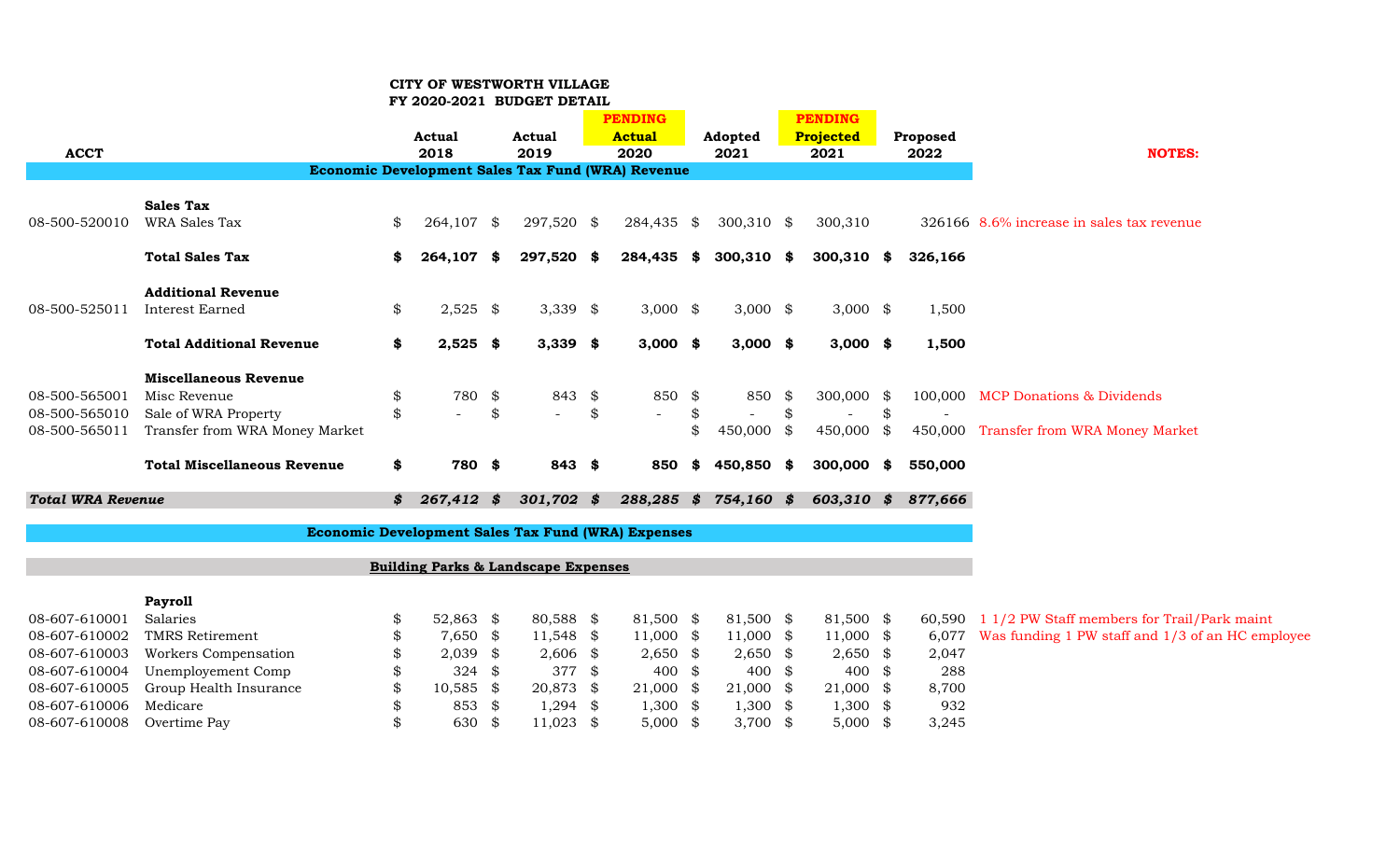## **CITY OF WESTWORTH VILLAGE**

#### **FY 2020-2021 BUDGET DETAIL**

|               |                                                      |                  |      |            |    | <b>PENDING</b> |               |      | <b>PENDING</b> |               |                                                                    |
|---------------|------------------------------------------------------|------------------|------|------------|----|----------------|---------------|------|----------------|---------------|--------------------------------------------------------------------|
|               |                                                      | <b>Actual</b>    |      | Actual     |    | <b>Actual</b>  | Adopted       |      | Projected      | Proposed      |                                                                    |
| <b>ACCT</b>   |                                                      | 2018             |      | 2019       |    | 2020           | 2021          |      | 2021           | 2022          | <b>NOTES:</b>                                                      |
| 08-607-610009 | Cell Phone Allowance                                 | \$               | \$   | 840 \$     |    | 980 \$         | 980           | \$   | 980 \$         | 420           |                                                                    |
| 08-607-610011 | Certification Pay                                    |                  | \$   | 300        | \$ | 300 $$$        | 300           | \$   | 300 $$$        |               |                                                                    |
| 08-607-610013 | Holiday Pay                                          |                  |      |            |    |                | \$<br>1,300   |      |                | \$<br>779     |                                                                    |
|               | <b>Total Payroll</b>                                 | \$<br>74,944     | - \$ | 129,450 \$ |    | 124,130        | \$<br>124,130 | - \$ | 124,130 \$     | 83,077        |                                                                    |
|               | Equipment                                            |                  |      |            |    |                |               |      |                |               |                                                                    |
| 08-607-625001 | Equipment                                            | \$<br>850 \$     |      |            | \$ | $1,000$ \$     | $10,000$ \$   |      | $10,000$ \$    |               | 10,000 Park maint. Equipment                                       |
| 08-607-625004 | <b>Equipment Maintenance</b>                         | \$<br>307        | \$   | $1,500$ \$ |    | 500 \$         | 500           | \$   | 500 \$         | 500           |                                                                    |
| 08-607-625007 | Small Tools                                          | $\sim$           | \$   | 500 \$     |    | $500*$         | 500           | \$   | $500*$         | 500           |                                                                    |
| 08-607-625008 | <b>City Parks</b>                                    |                  |      |            |    |                | 450,000       | \$   | 450,000 \$     |               | 550,000 Fund 2nd half of MCP (WRA money market + donations)        |
|               | <b>Total Equipment</b>                               | \$<br>$1,157$ \$ |      | $2,000$ \$ |    | 2,000          | \$<br>461,000 | - \$ | 461,000 \$     | 561,000       |                                                                    |
|               | <b>Professional Services</b>                         |                  |      |            |    |                |               |      |                |               |                                                                    |
| 08-607-630017 | City Landscape Maintenance                           | \$               | \$   |            | \$ | $30,000$ \$    | $30,000$ \$   |      | 30,000 \$      |               | 60,000 City hall, trail & medians (added area with finished trail) |
| 08-607-6300XX | Storage space; equipment/records                     |                  |      |            |    |                |               |      |                | \$<br>26,000  | Storage at City and PW for records and equipment                   |
|               | <b>Total Professional Services</b>                   | \$               | \$   |            | S  | $30,000$ \$    | $30,000$ \$   |      | $30,000$ \$    | 86,000        |                                                                    |
|               | <b>Vehicle Expense</b>                               |                  |      |            |    |                |               |      |                |               |                                                                    |
| 08-607-640001 | Gasoline                                             | \$<br>50         | \$   | $2,000$ \$ |    | $2,000$ \$     | $2,000$ \$    |      | $2,000$ \$     | 2,000         |                                                                    |
| 08-607-640002 | Vehicle/Equipment Maint                              | \$<br>523 $$$    |      | 500        | \$ | $500*$         | 500           | \$   | $500*$         | 500           |                                                                    |
|               | <b>Total Vehicle Expense</b>                         | \$<br>573 \$     |      | $2,500$ \$ |    | $2,500$ \$     | $2,500$ \$    |      | $2,500$ \$     | 2,500         |                                                                    |
|               | <b>Capital Expense</b>                               |                  |      |            |    |                |               |      |                |               |                                                                    |
| 08-607-650003 | <b>Equipment Rental</b>                              | \$<br>$1,000$ \$ |      | $1,000$ \$ |    | $1,000$ \$     | $1,000$ \$    |      | $1,500$ \$     |               | 3,000 MCP Construction deliveries                                  |
|               | <b>Total Capital Expense</b>                         | \$<br>$1,000$ \$ |      | $1,000$ \$ |    | $1,000$ \$     | $1,000$ \$    |      | $1,500$ \$     | 3,000         |                                                                    |
|               | <b>Total Building Parks &amp; Landscape Expenses</b> | \$<br>77,674     | -\$  | 134,950    | \$ | 129,630        | \$<br>618,630 | -\$  | 589,130        | \$<br>735,577 |                                                                    |